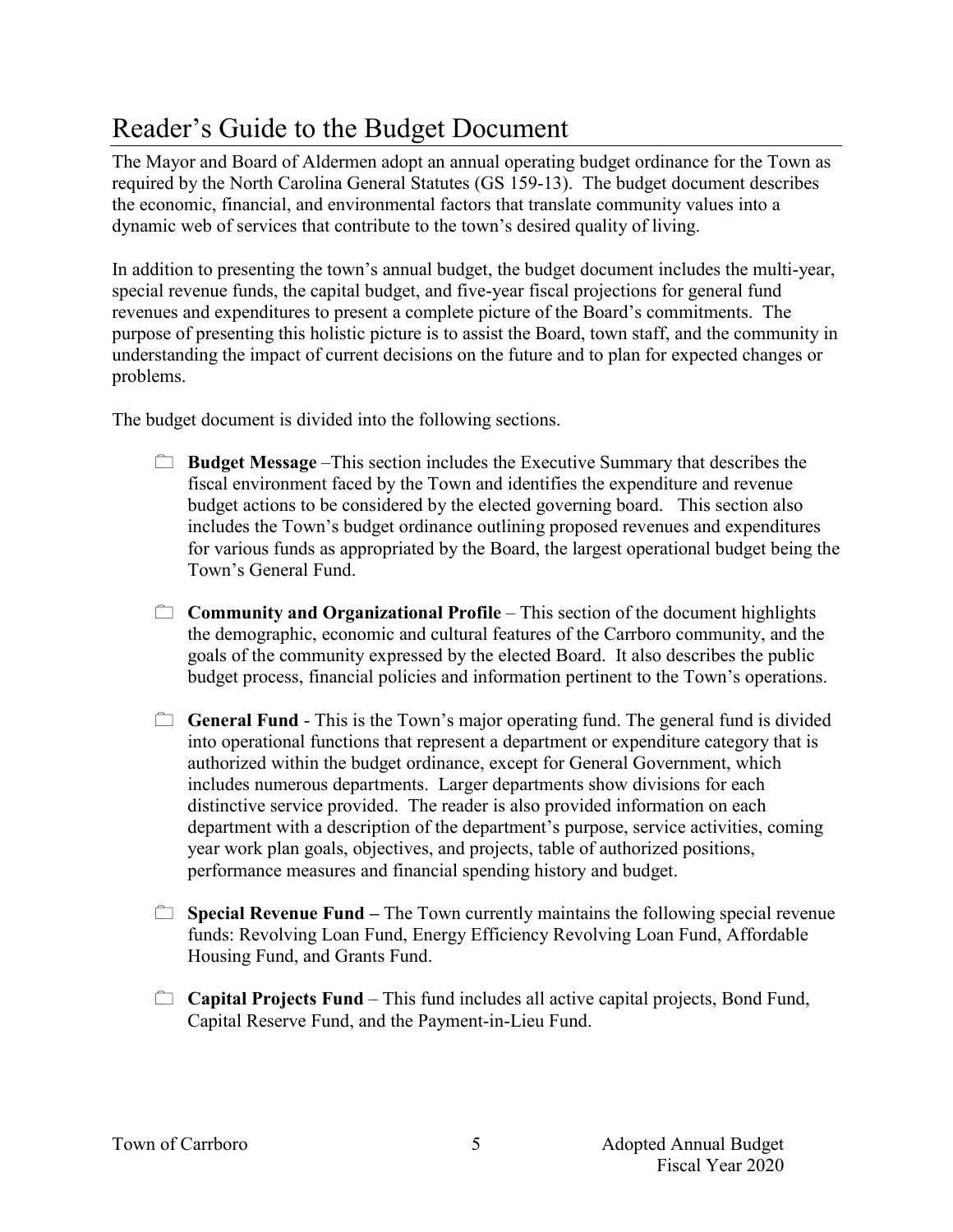- **Stormwater Utility Enterprise Fund** This fund comprehensively addresses the stormwater management needs of the Town. The Enterprise Fund establishes a fee schedule for dedication to funding local stormwater and flood remediation activities.
- **Financial Trends Past, Present, and Future** This section provides information on the Town's financial trends, past, present, and future. A companion document, "*Adopted Capital Improvement Program for FY 2019-20 Through FY 2023-24*" (CIP) describes capital improvement projects and identifies funding sources for the next five fiscal years and is available at http://www.townofcarrboro.org/250/Financial-Documents.
- **Line Item Budget –** This section provides a detailed listing of proposed expenditures by departments for the current and upcoming budget year, along with actual amounts for the previously audited fiscal year.
- **Glossary** A list of common budgeting terms defined and explained.

Please direct comments or questions to:

Arche L. McAdoo Finance Director Town of Carrboro 301 W. Main Street Carrboro, NC 27510 Telephone: (919) 942-8541 Fax: (919) 918-4456 Email: amcadoo@townofcarrboro.org

Budget information is also available for viewing on the Internet at: http://www.townofcarrboro.org/250/Financial-Documents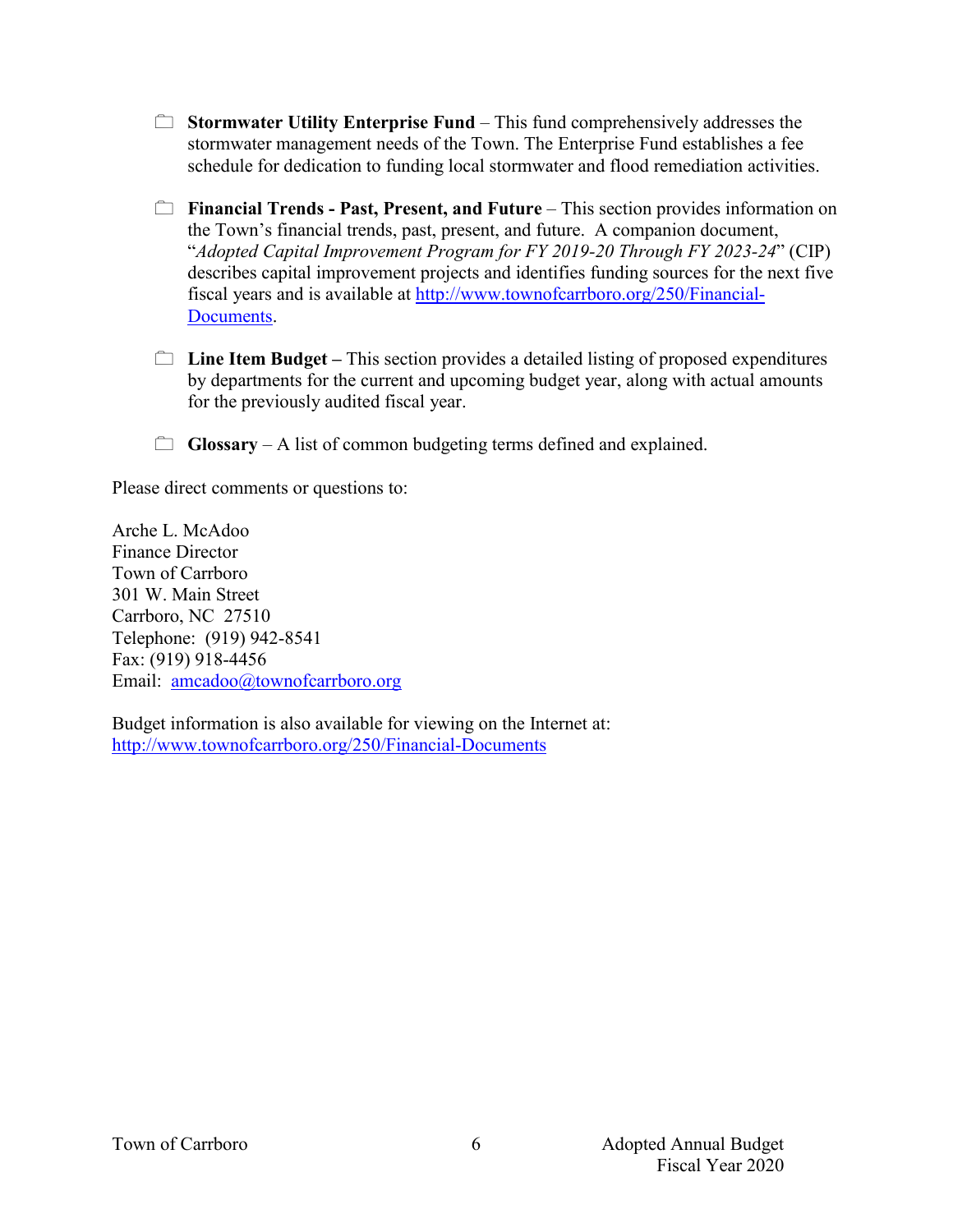

June 19, 2019

To: Mayor and Board of Aldermen:

I am pleased to submit the Manager's Adopted FY 2019-20 Budget for the Town of Carrboro. This budget is the largest and most challenging one during my tenure. It totals \$57.99 million as follows:

| General Fund                       | \$24,577,008 |
|------------------------------------|--------------|
| Capital Projects Fund              | 30,472,938   |
| Special Revenue Fund               | 2,145,252    |
| Stormwater Utility Enterprise Fund | 798,775      |
| Total                              | \$57,993,973 |

As priorities were evaluated, careful and balanced choices are presented in the FY 2019-20 budget that provide for continued delivery of quality services, carrying out Board priorities, acquiring needed capital items, and adjusting compensation for employees for employee retention and to be more competitive with the local labor market.

The General Fund is the Town's operating budget and is proposed to be basically unchanged from the current year.

Special Revenue Funds change from year to year depending upon revenues from grants and the loan funds. The Affordable Housing Fund is included in this fund and increasing affordable housing is a major goal of the Board of Aldermen. To provide a steady and reliable revenue stream for affordable housing, the FY 2018-19 adopted budget included a ½ cent property tax increase to be dedicated exclusively for affordable housing activities. In the Adopted FY 2019- 20 budget, another ½ cent property tax increase will be implemented for the Affordable Housing Fund. This will provide a total of 1 cent property tax increase exclusively for affordable housing activities. Based on the current budget for FY 2018-19 a penny on the tax rate yields \$227,000 in revenue. It is anticipated that another  $\frac{1}{2}$  cent increase in the property tax rate will be considered in the FY 2020-21 budget.

The Capital Projects Fund includes construction of greenways throughout the town and The 203 Project. The 203 Project is a joint development of the Town's 203 South Greensboro Street property by Orange County and the Town, which will be to construct a facility for Town program and administrative offices; and the Orange County Southern Branch Library. Other compatible uses may be considered for this project as well. The Town expects to do debt financing for its share of the costs; however, the actual amount is not known at this time.

Town of Carrboro **Adopted Annual Budget** 7 Adopted Annual Budget Fiscal Year 2020